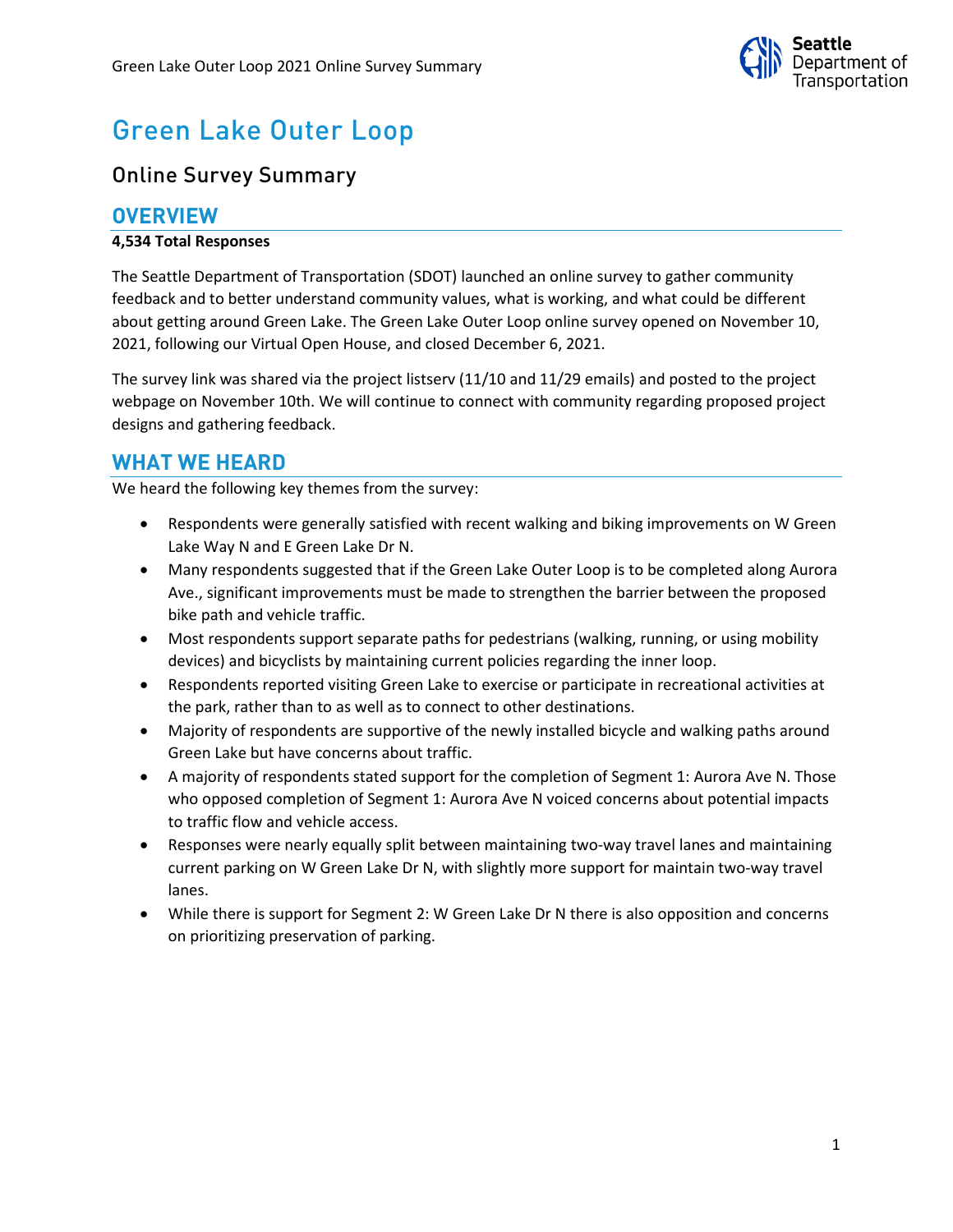

## Survey Results

## **SECTION 1: WE WANT TO HEAR FROM YOU**



**1. What neighborhood do you currently live in?**

- a. Top five write-in responses for my neighborhood is not listed here, included:
	- i. Queen Anne
	- ii. Maple Leaf
	- iii. Capitol Hill
	- iv. Outside of Seattle
	- v. Wedgewood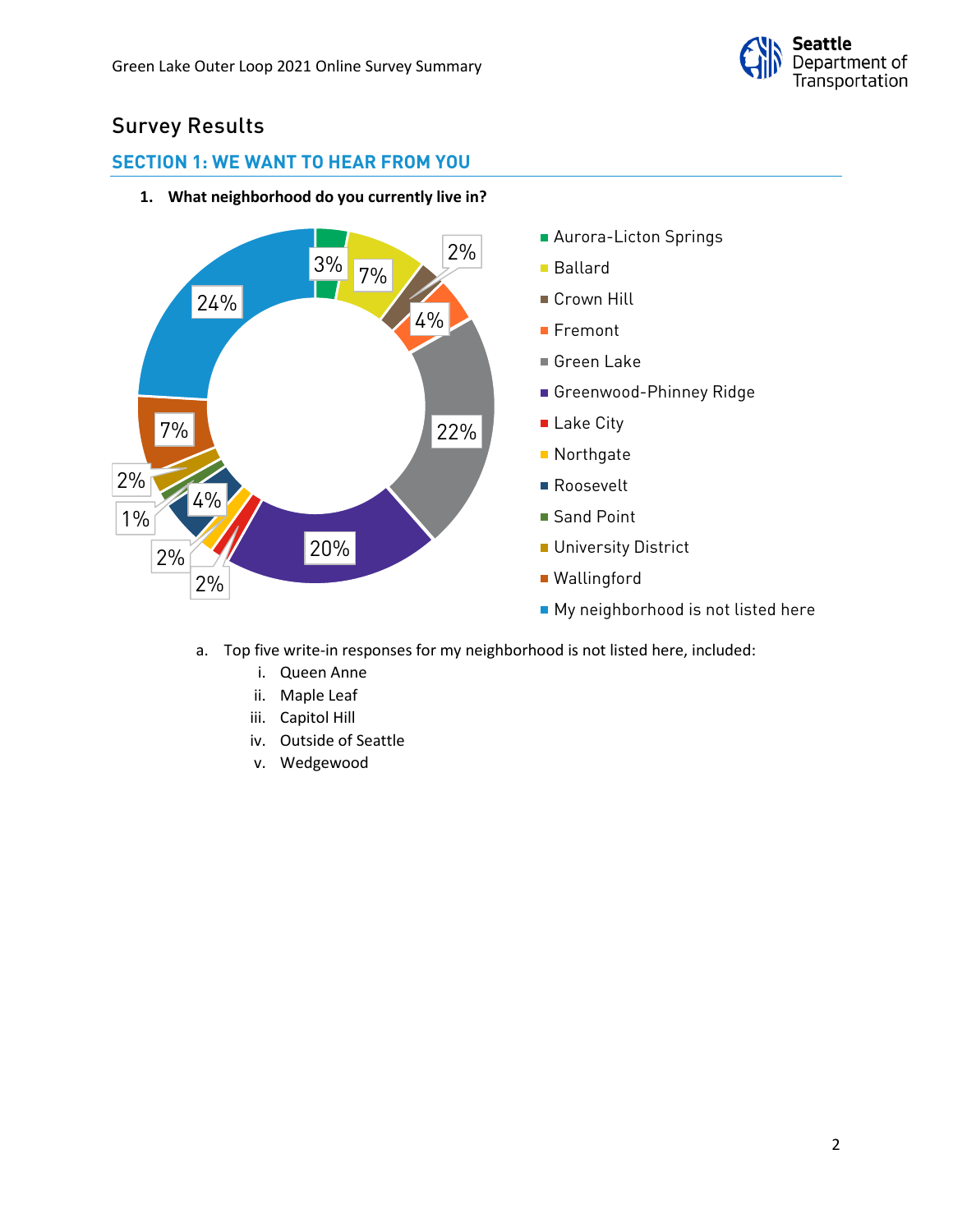



### **2. What is your home zip code?**

The above graph shares the ten most commonly submitted zip code responses. Eighty other zip codes were also submitted.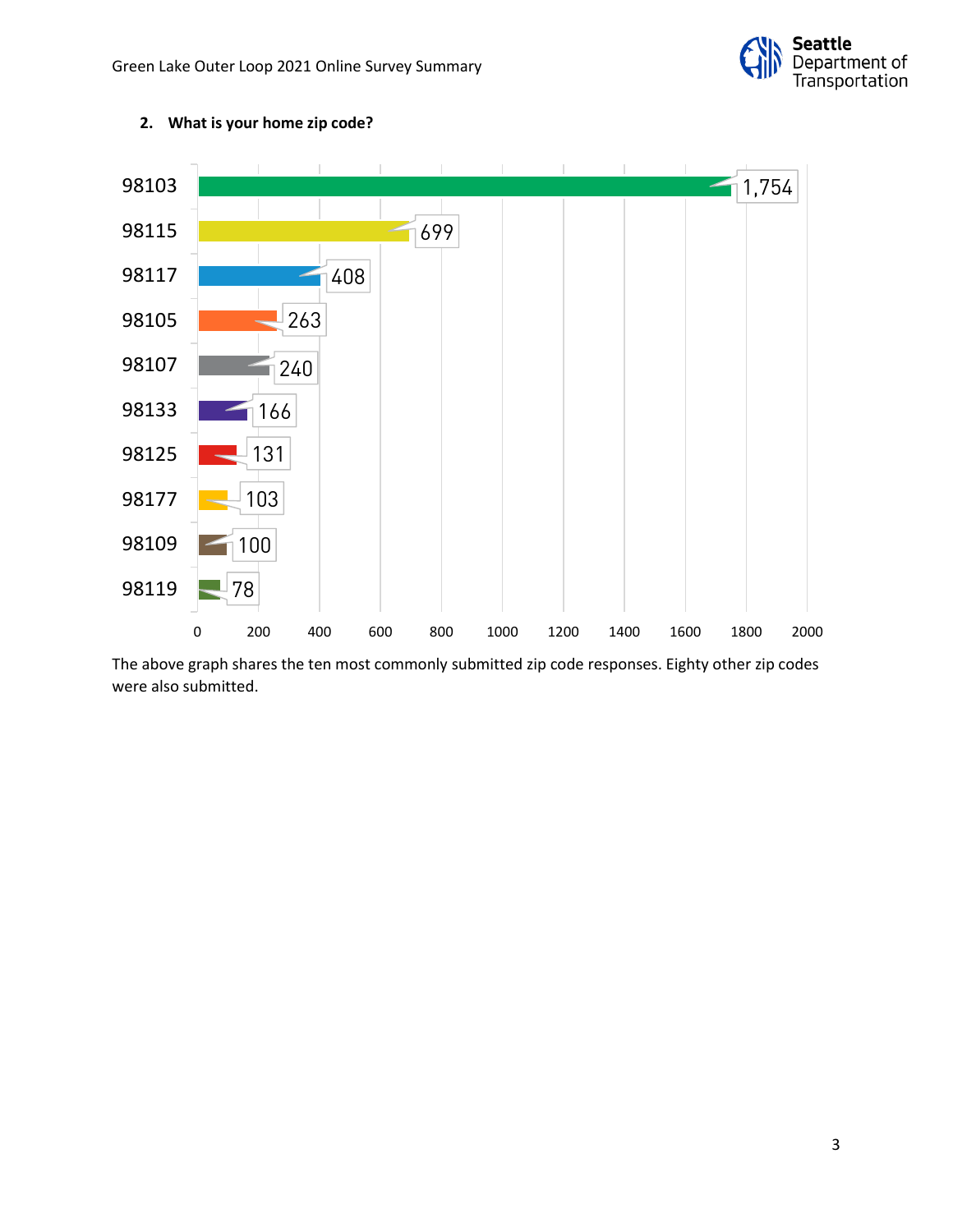

**3. What is your primary connection to the Green Lake Outer Loop project area, including Aurora and W Green Lake Dr N? (Select all that apply).** *\*Since this question type allowed respondents to select more than one option, response percentages will exceed 100%.*



- a. The top five write-in responses for insert/other, included:
	- i. Recreation
	- ii. Resident and/or property owner
	- iii. Other
	- iv. Commute
	- v. Visit friends and family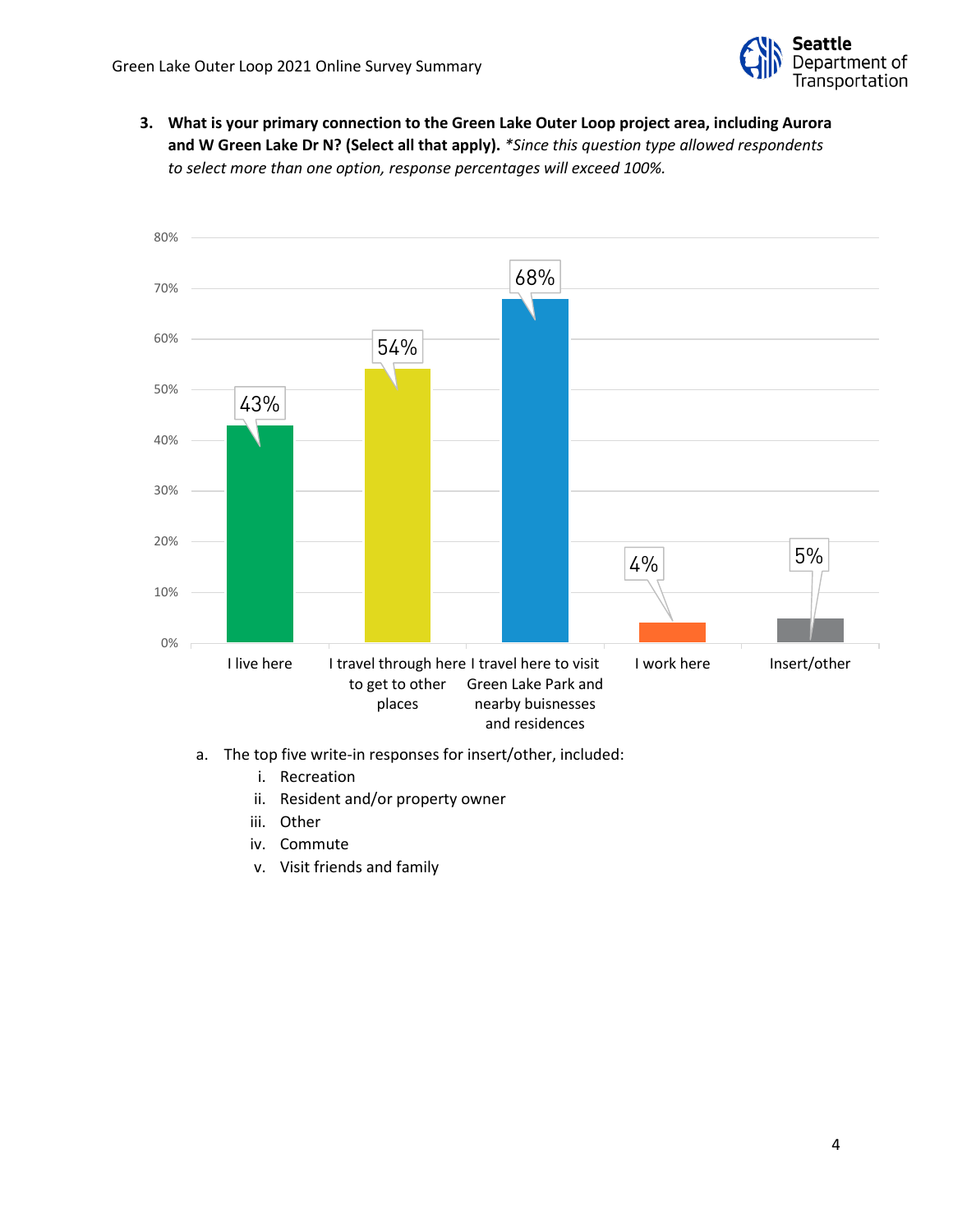

**4. How often do you visit Green Lake Park?**



**5. What are the reasons you visit Green Lake Park? (Select all that apply).** *\*Since this question type allowed respondents to select more than one option, response percentages will exceed 100%.*



- a. The top five write-in responses for other, included:
	- i. Recreation
	- ii. Commute
	- iii. Visit family or friends/Socialize
	- iv. Shopping and dining
	- v. Water activities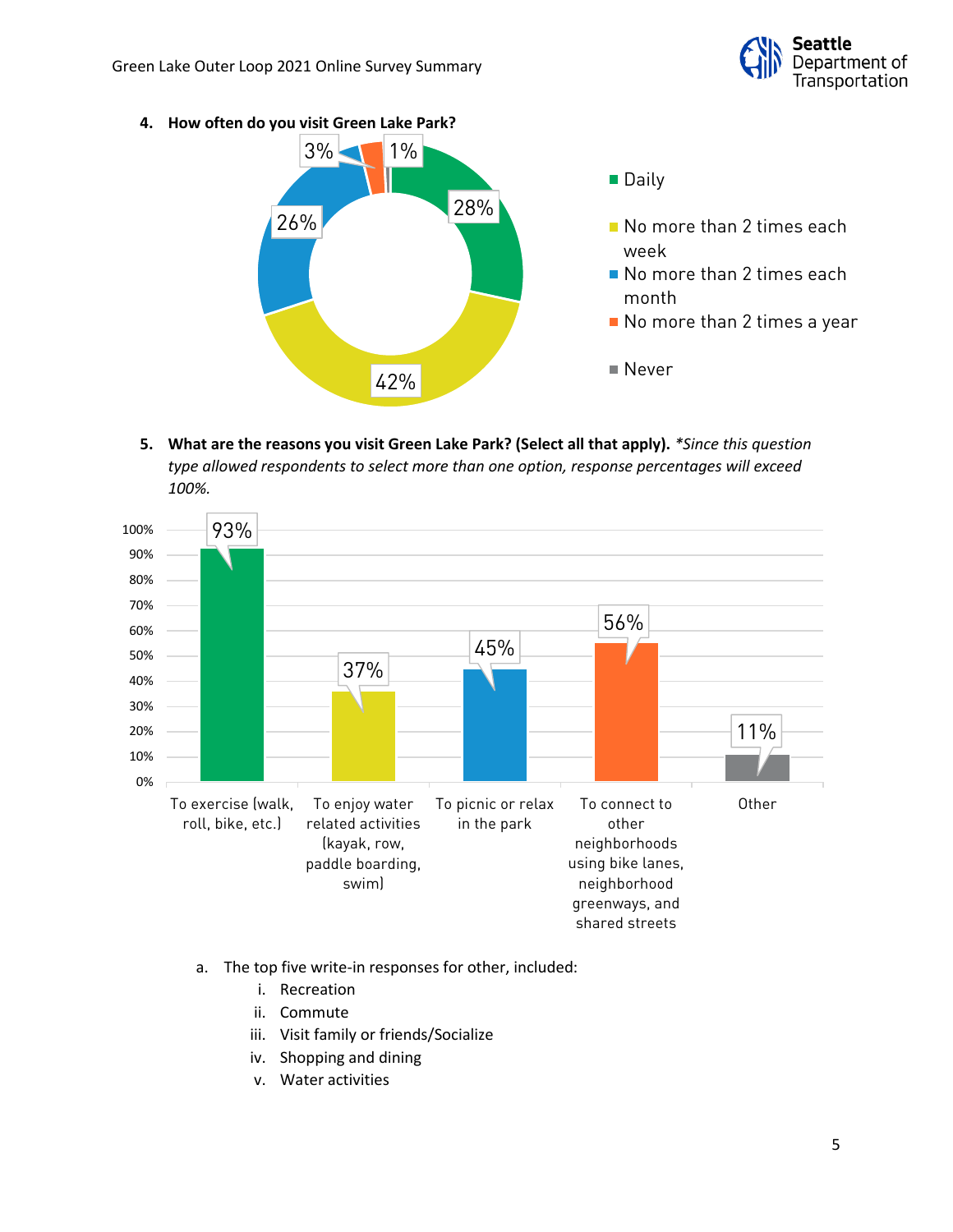

**6. How do you typically get around Green Lake Park and the surrounding neighborhoods? (Select all that apply).** *\*Since this question type allowed respondents to select more than one option, response percentages will exceed 100%.*



- a. The top five write-in responses for other, included:
	- i. Nonresponsive
	- ii. Vehicle
	- iii. Do not travel around Green Lake
	- iv. Kayaking, paddleboarding, rowing
	- v. Biking
- **7. In terms of traffic safety (rather than crime, etc.), how safe do you feel when walking, biking, and rolling around the outer loop of Green Lake?**

| Very unsafe Unsafe Neutral Safe Very safe |                      |          |
|-------------------------------------------|----------------------|----------|
| 6.96%                                     | 21.91% 28.16% 29.07% | $13.9\%$ |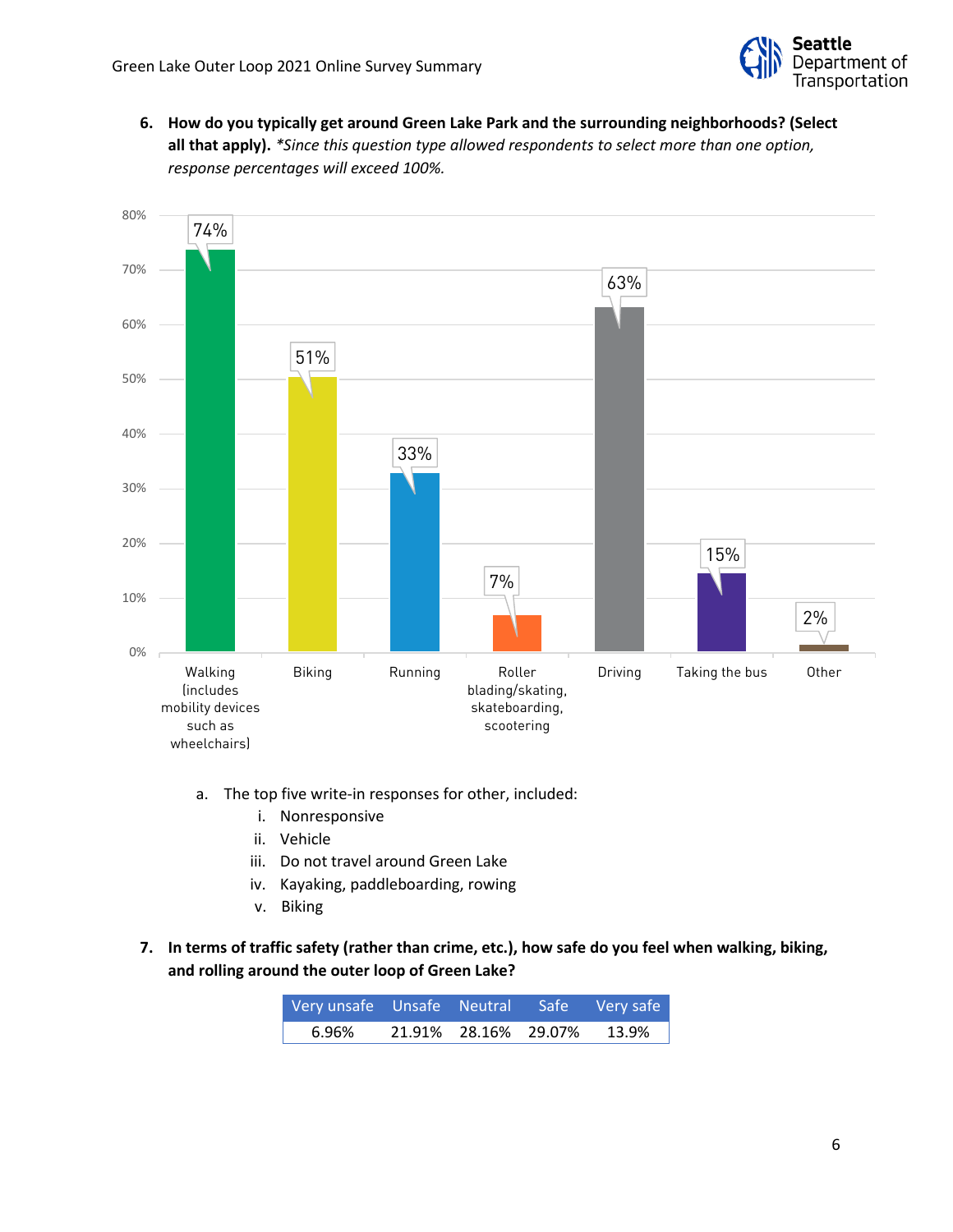

## **SECTION 2: EXISTING PATHWAYS**

**8. We recently installed new walking/biking improvements along W Green Lake Way N and E Green Lake Dr N. Please share your thoughts about these new walk and bike spaces around the lake by responding to the statements below:**

|                                                                                                                                                  | Strongly<br><b>Disagree</b> | <b>Disagree</b> | <b>Neutral</b> | Agree | <b>Strongly</b><br>Agree |
|--------------------------------------------------------------------------------------------------------------------------------------------------|-----------------------------|-----------------|----------------|-------|--------------------------|
| I have better access to Green<br>Lake Park and to all the<br>amenities and neighborhoods<br>around it because of the new<br>walk and bike spaces | 13%                         | 15%             | 22%            | 27%   | 23%                      |
| I enjoy biking or rolling (roller<br>skates, skateboard, etc.)<br>around the Green Lake outer<br>loop more than before                           | 13%                         | 12%             | 28%            | 21%   | 26%                      |

- **9. Please provide us additional comments regarding the newly installed dedicated bicycle and walking paths along W Green Lake Way N, E Green Lake Dr N, and W Green Lake Way N.** 50% of survey respondents provided an answer to this question. Their responses were analyzed into broad categories, with some categories containing sub-categories. Some responses corresponded to multiple categories, so total percentages may be greater than 100 percent. The percentage of responses in each category include:
	- a. Support newly installed bicycle & walking paths (37%)
	- b. Oppose newly installed bicycle & walking paths (16%)
	- c. Traffic safety concerns (33%)
		- i. Proximity of bicycles to vehicle traffic
		- ii. Would like stronger barriers between vehicles and cyclists/pedestrians and/or more crosswalks
		- iii. Proximity of cyclists to pedestrians
		- iv. Timing of traffic signals
		- v. Clarity of signage and lane designation
	- d. Concerned about narrowing of vehicle traffic lanes, elimination of parking, slower traffic flow (17%)
	- e. Feel new paths are safer (13%)
	- f. Concerns about houselessness (7%)
	- g. Personal safety (e.g. crime) concerns (3%)
	- h. Would like safe biking connections to park amenities and nearby locations (3%)
	- i. Emphasized need for paths to be kept clean and free of debris, including leaves, litter, snow, & stormwater (2%)
- **10. If the City completed a full outer loop in the right of way with a biking path all the way around the lake, how satisfied would you be with a pedestrian only policy for the inner loop adjacent to the lake?**

Very dissatisfied Dissatisfied Neutral Satisfied Very satisfied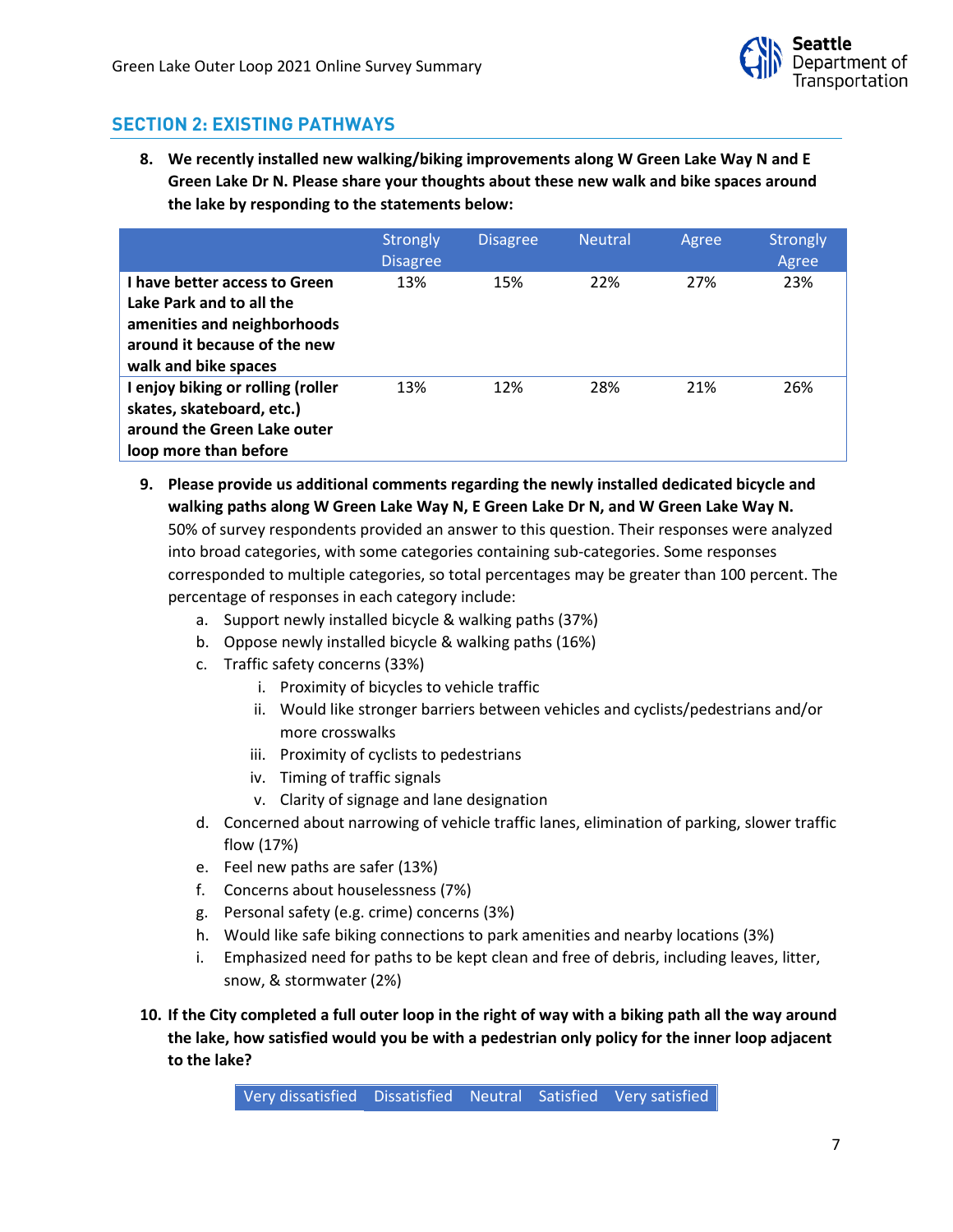



**11. Before the restriction on people biking and other wheeled devices in the Green Lake Park inner loop path, how did you primarily get around the inner loop path?**



- a. The top five write-in responses for other, included:
	- i. Walking/running and biking
	- ii. Other
	- iii. Walking/running/riding with children (strollers, scooters, kids bikes)
	- iv. I didn't use the inner loop before the restriction
	- v. Roller skating/blading/skiing, skateboarding, scootering
- **12. Please provide us additional comments regarding keeping the inner loop path only for walkers, strollers, and people using mobility devices such as wheelchairs.**

- a. Support inner loop path being restricted to walkers, runners, strollers, & mobility devices; biking & skating allowed in outer loop (52%)
- b. Oppose inner loop path being restricted to walkers, strollers, & mobility devices; prefer biking to be permitted on both paths (21%)
	- i. Support bikes on inner loop path if speed is restricted (7%)
- c. Prefer young children & families be allowed to bike & skate along inner loop path (25%)
- d. Safety concerns (15%)
	- i. Cyclists next to traffic
	- ii. Children in bike paths
	- iii. Crime
	- iv. Social distancing for COVID-19
	- v. Dogs & long leashes in the path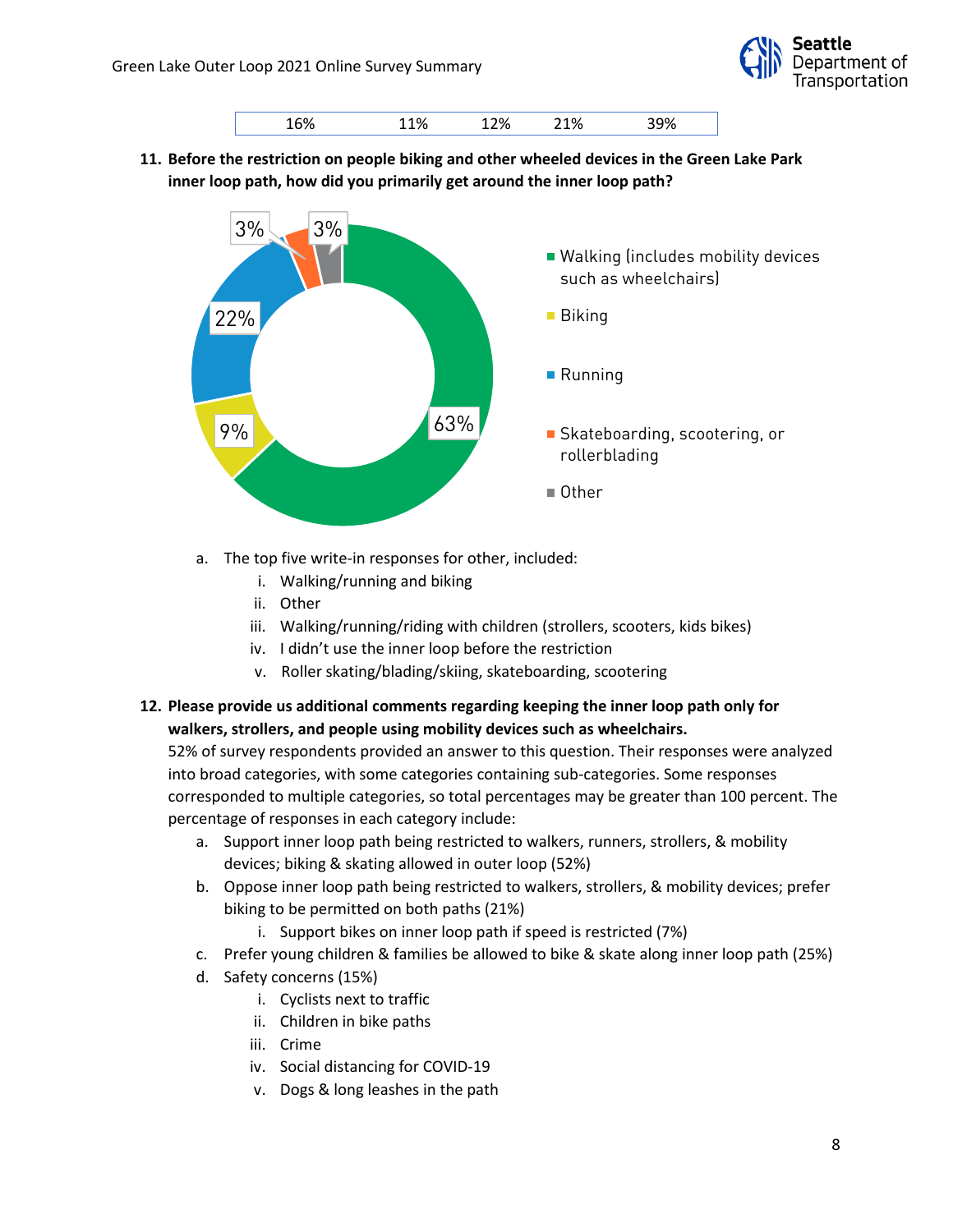

- vi. Inadequate lighting on paths
- e. Support skating on inner loop path (including possibly restricted speeds) (10%)
- f. Concerned about houselessness/encampments (5%)
- g. Suggest expanding outer loop & improving safety barriers, including traffic calming elements (4%)
- h. Prefer not to reduce traffic lanes or parking (4%)
- **13. We recently completed a shared walking and biking path on W Green Lake Way N. What additional improvements would you like to see to better connect Green Lake and Woodland Park in this area?**



- New lower speed limit
- New separate sidewalk for people walking
- Improved existing crosswalks between Woodland and Green Lake parks
- New stop signs or other traffic control at the Woodland Park / Aqua Theater drvieway intersection
- Improvements to the shared walking and biking path
- Other
- a. The top five write-in responses for other, included:
	- i. Remove houseless individuals and enforce overnight parking regulations
	- ii. No additional changes or improvements are needed
	- iii. Do no impact parking, maintain vehicle access, and improve the flow of traffic around and to the Park
	- iv. Separate paths for those walking, jogging, and rolling and one for bicycles
	- v. More enforcement and lower speed limits, more traffic calming for vehicles, and more signage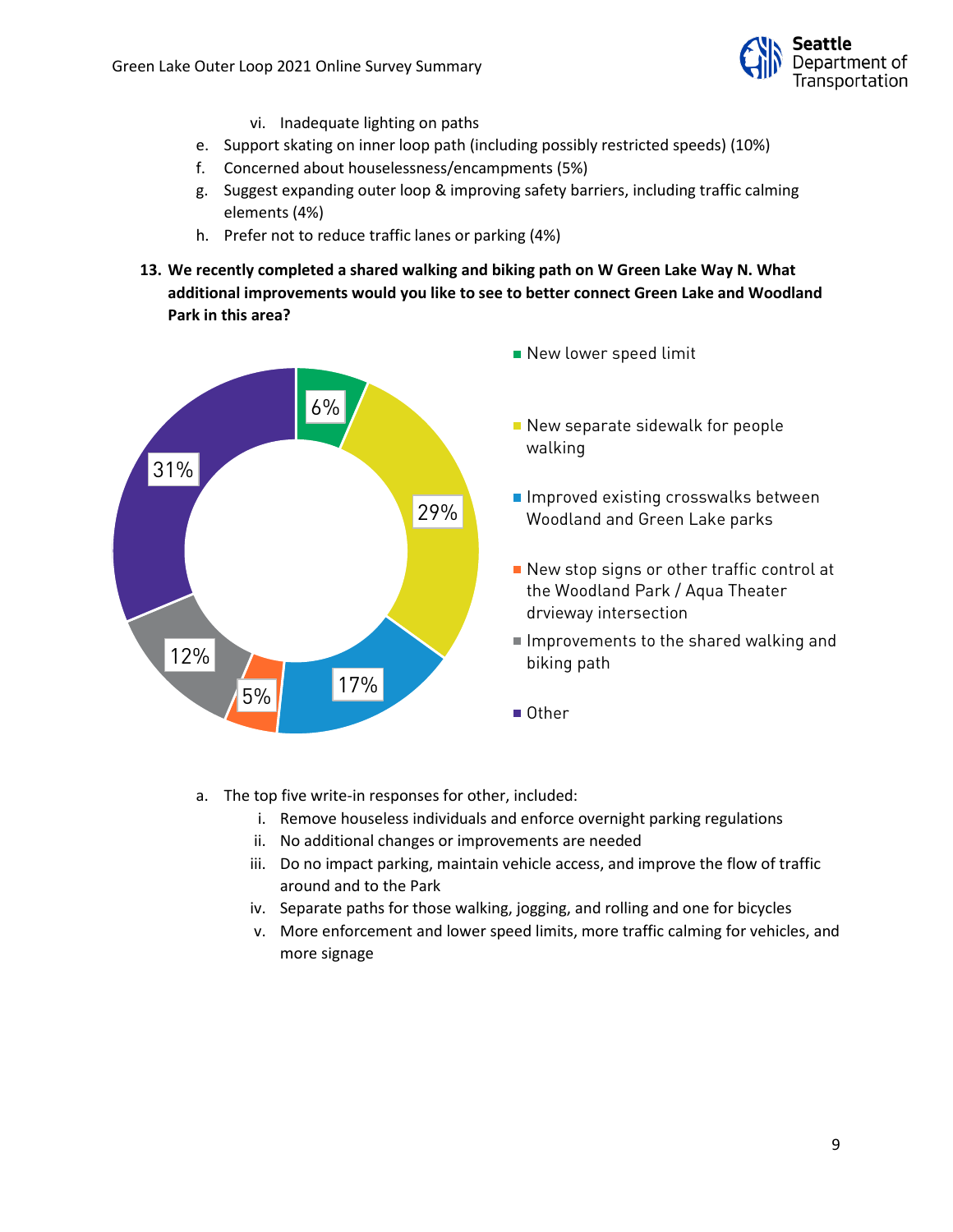

## **SECTION 3: GREEN LAKE OUTER LOOP PROJECT ELEMENTS**

We are seeking your feedback on the proposed designs for the Green Lake Outer Loop transportation project. The first of the two segments is on Aurora (between N 63rd and W Green Lake Dr N) and the second is on W Green Lake Dr N (between Aurora Ave N and Green Lake Dr N). The map below shows the two segments and how it will connect to our network of dedicated bicycle lanes around our neighborhoods and create more alternative travel options for community.

As you'll see, the proposed designs are on the street and not in the Parks property. The inner loop path in Green Lake Park is highly utilized for by people running, walking recreating in the park and strolling leisurely around the lake with already limited capacity for other modes of access. Connecting the outer loop will provide an alternative option for people to safely get around the lake and connect to the existing bike facilities on their way to amenities around the park and neighborhood. This is also not proposing to use the outer dirt/gravel path in Green Lake Park. We want to ensure that we are maintaining the historical landscape of the Park and not disturbing established trees and the natural surroundings that so many people from all over region love about the park.



**Segment 1** on Aurora is between N 63rd St and N 72nd.

**Segment 2** is W Green Lake Dr N is between N 72nd and Densmore Ave N.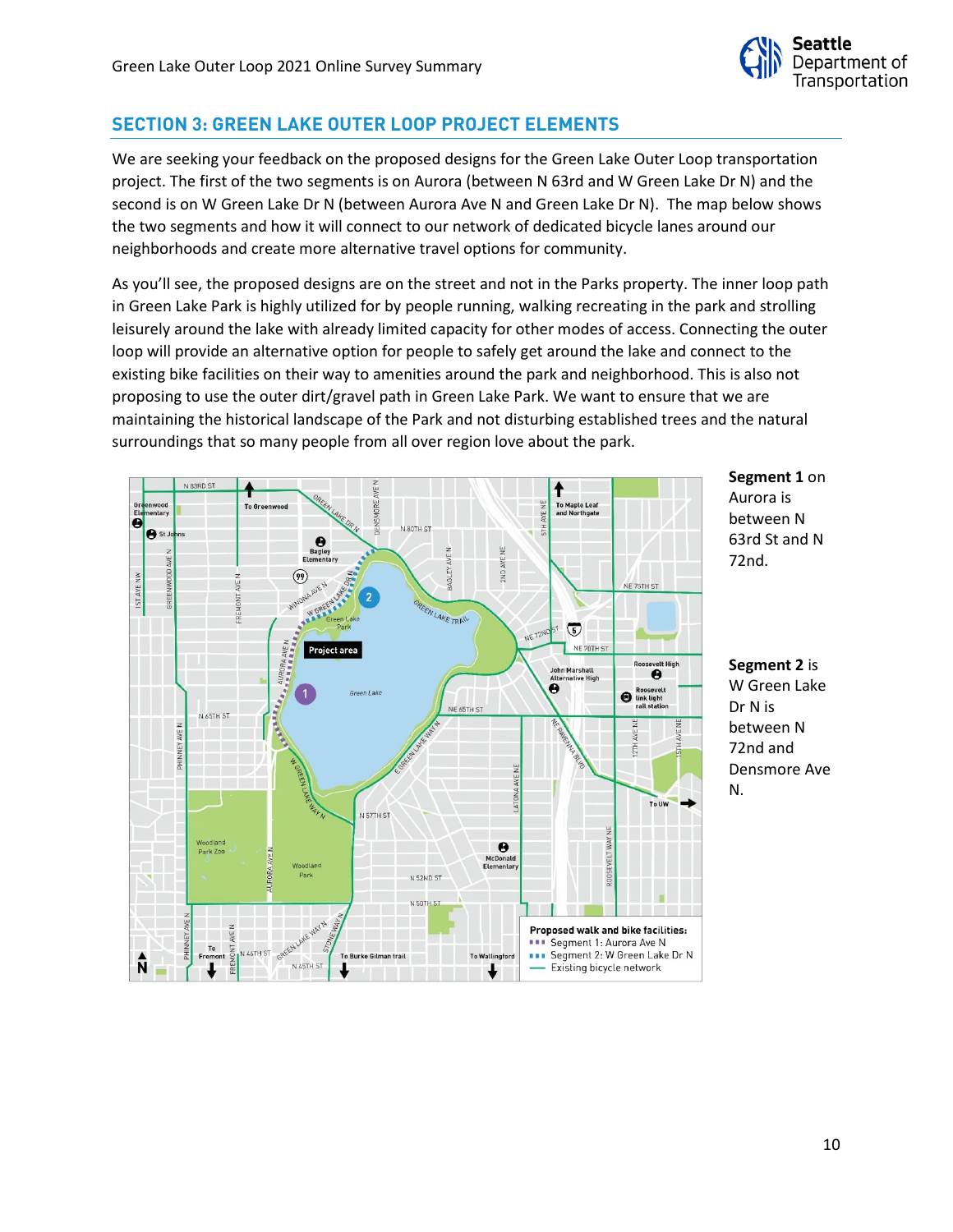

## **SECTION 4: SEGMENT 1 – AURORA AVE N**

**Create a new path between N 63rd St and W Green Lake Dr N along the on-ramp and Aurora Ave N. Vehicle access maintained along the on-ramp.**



#### **14. Please share any additional information, feedback or comments that you would like to provide regarding the proposed Aurora segment of the Green Lake Outer Loop Project.**

- a. Support completion of Aurora segment of the Outer Loop (40%)
- b. Oppose Completion of Aurora segment of the Outer Loop (29%)
	- i. Suggest existing park spaces (e.g. wider Inner Loop or outer gravel path) are used instead of space on Aurora Ave. (3%)
- c. Concerned about rerouting of traffic or the reduction of traffic lanes, bus lanes, or parking (24%)
- d. Concerned about traffic safety (19%)
	- i. Request strong barriers, beautification of barriers, improved signage & traffic signals, and/or shields to protect bike path users from bright headlights (15%)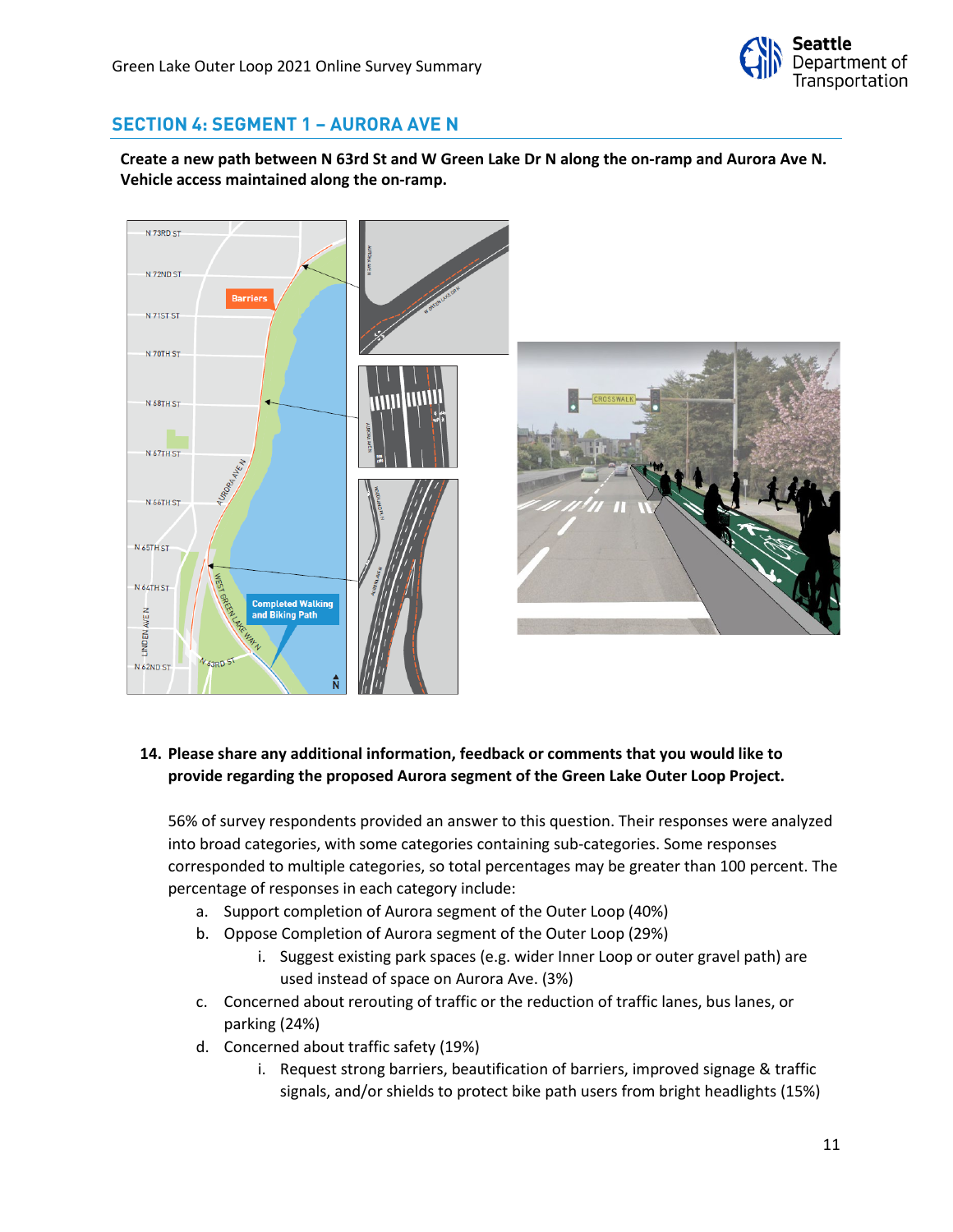

- ii. Support traffic calming measures or speed limit reduction (5%)
- iii. Prefer not to mix pedestrians and cyclists in either the Inner or Outer Loop paths (7%)
- e. Concerned about houselessness/encampments (7%)
- f. Concerned about personal safety within Green Lake Park (3%)
- g. Emphasized maintenance of paths and park space, keeping them free of debris and excess stormwater (4%)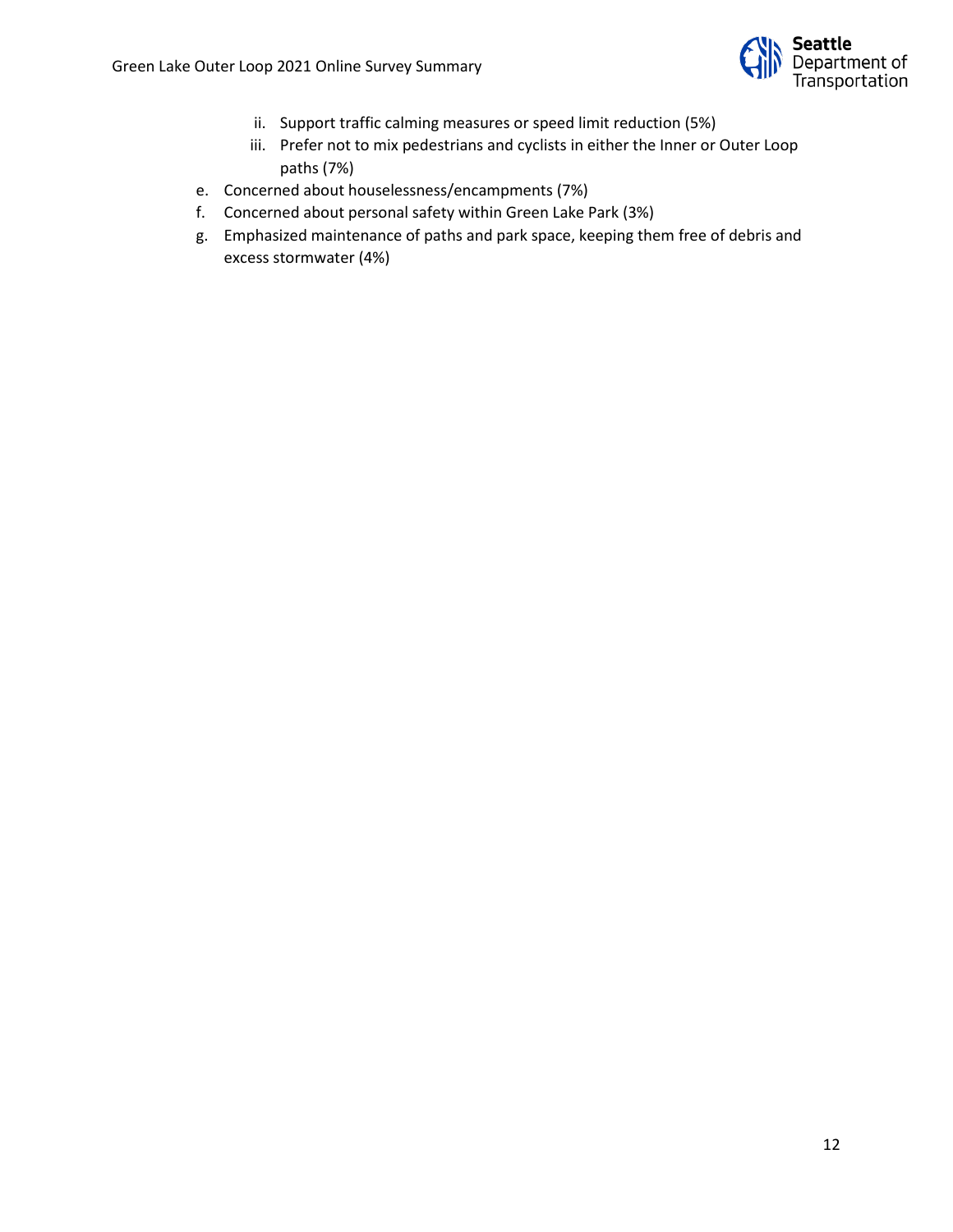

## **SECTION 5: SEGMENT 2 – W GREEN LAKE DR N**

**W Green Lake Dr N [Option 1]:** Remove street parking and maintain vehicle travel lanes in both directions, and add a two-way walking and biking path on the lake side of the street.



**W Green Lake Dr N [Option 2]:** Maintain street parking, but remove either a *northbound* or *southbound* vehicle travel lane, and add a two-way walking and biking path on the lake side of the street.



**W Green Lake Dr N [Option 3]:** Remove parking, maintain two-way travel, and bike lanes on each side.

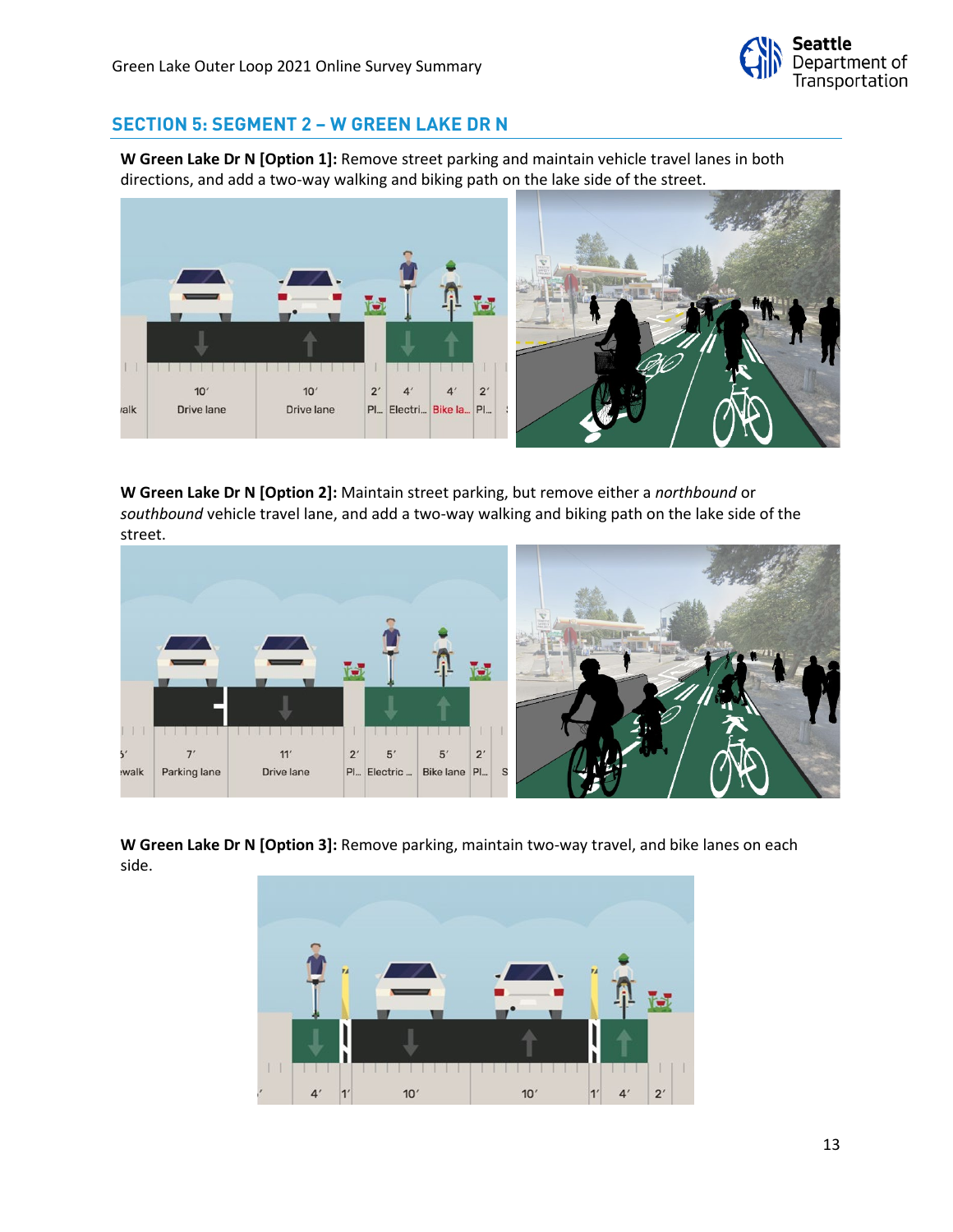

**15. W Green Lake Dr N currently has one travel lane in each direction and parking on the north side of the street. To complete a full outer walking biking loop, we'll need to use either a travel lane or parking lane on this street. Which street configuration option for W Green Lake Dr N makes most sense to you?**



- Option 1: Remove street parking and maintain vehicle travel lanes in both directions, and add a two-way walking and biking path on the lake side of the street.
- Option 2: Maintain street parking, but remove either a northbound or southbound vehicle travel lane, and add a two-way walking and biking path on the lake side of the street
- Option 3: Remove parking, maintain two-way travel, bike lanes on each side
- **16. Please share any additional information, feedback or comments that you would us to know regarding the W Green Lake Dr N segment.**

- a. Overall, 41% of survey respondents responded to this question. Of those, 27% opposed the implementation of this project.
- b. The highest priority to respondents was regarding parking, either requesting preservation of street parking or expanding parking availability at new lots.
- c. The next two top priorities were to preserve two way traffic and ensure the continuous two way bike lane. In the case of removing one lane, while there were advocates for keeping either, removal of the southbound lane gained more favor.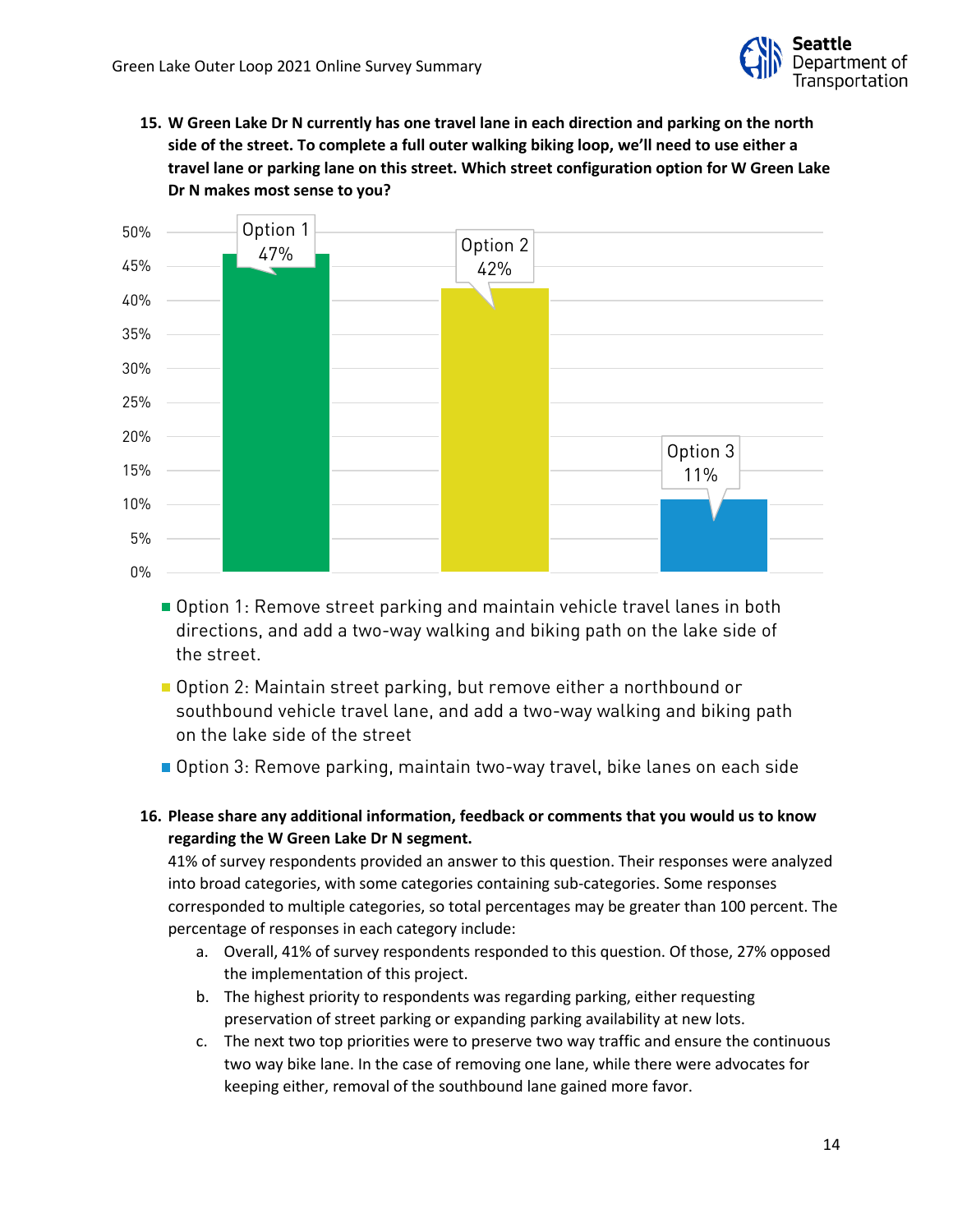

- d. Respondents expressed favor for separate paths for people walking and biking, and removing the encampments and RVs from the park.
- e. The biggest points of conflict were whether to remove street parking or a traffic lane, and if so, which lane to remove.
- **17. Please share any additional information, feedback or comments that you think we should know about your community or our project.**

- a. Overall, 27% of survey respondents responded to this question. Of those, 18% were explicitly in favor, while 24% were explicitly opposed to completing the outer loop.
- b. The top priority of respondents was to remove the encampments, RVs, and clean up the park.
- c. The second priority was to limit impacts to traffic, including opposition of one way travel on W Green Lake Dr N, lengthening commute times, raising emissions, and further hurting congestion.
- d. Respondents expressed it important to keep parking in the area, separate bikes and pedestrians, or to use money to invest in areas with fewer facilities.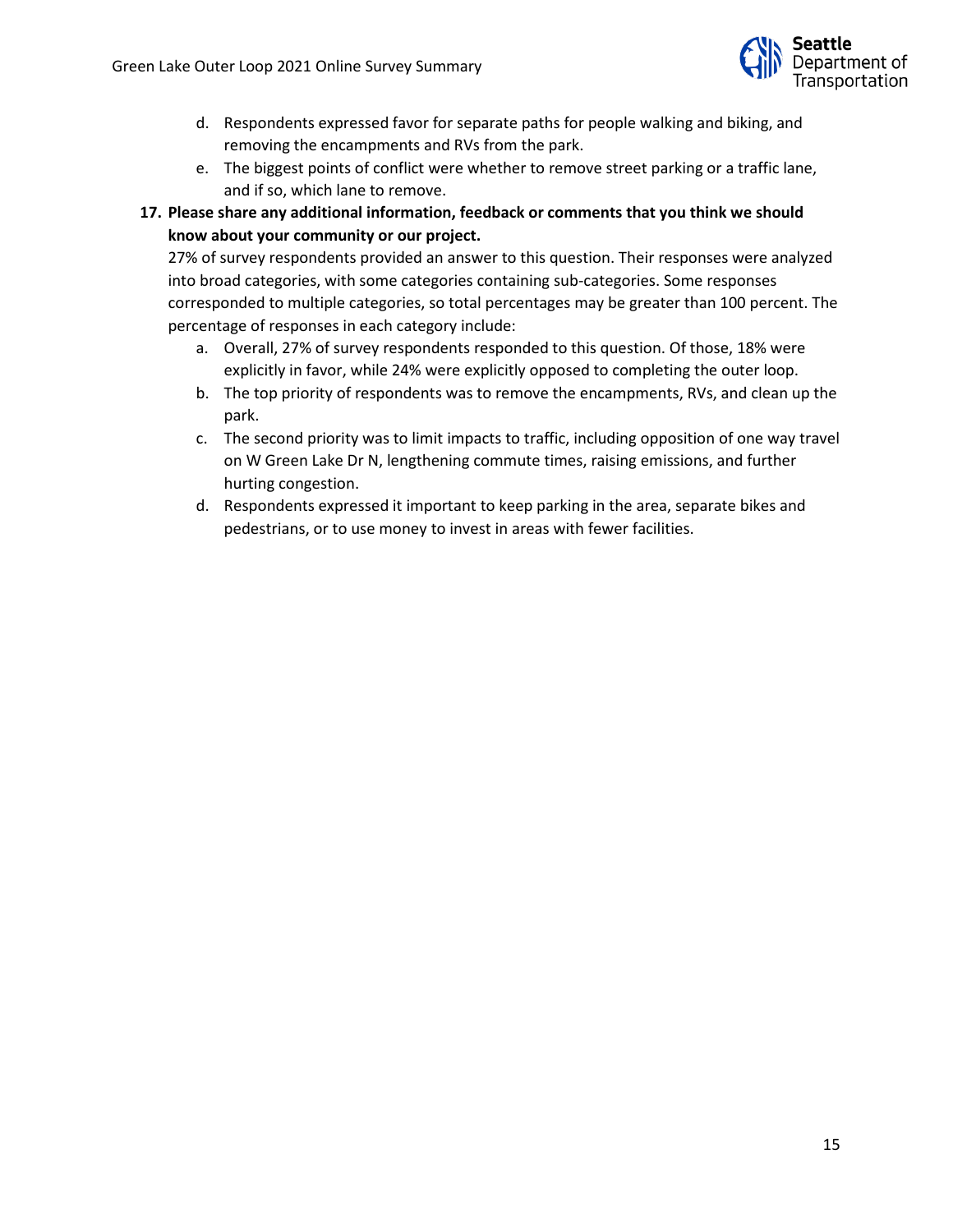

## **(OPTIONAL) SECTION 6: DEMOGRAPHICS**





- a. Top write-in responses for self-describe, included:
	- i. Non-responsive
	- ii. Latino/a/x
	- iii. Hispanic
	- iv. Caucasian
	- v. Bi-racial, mixed race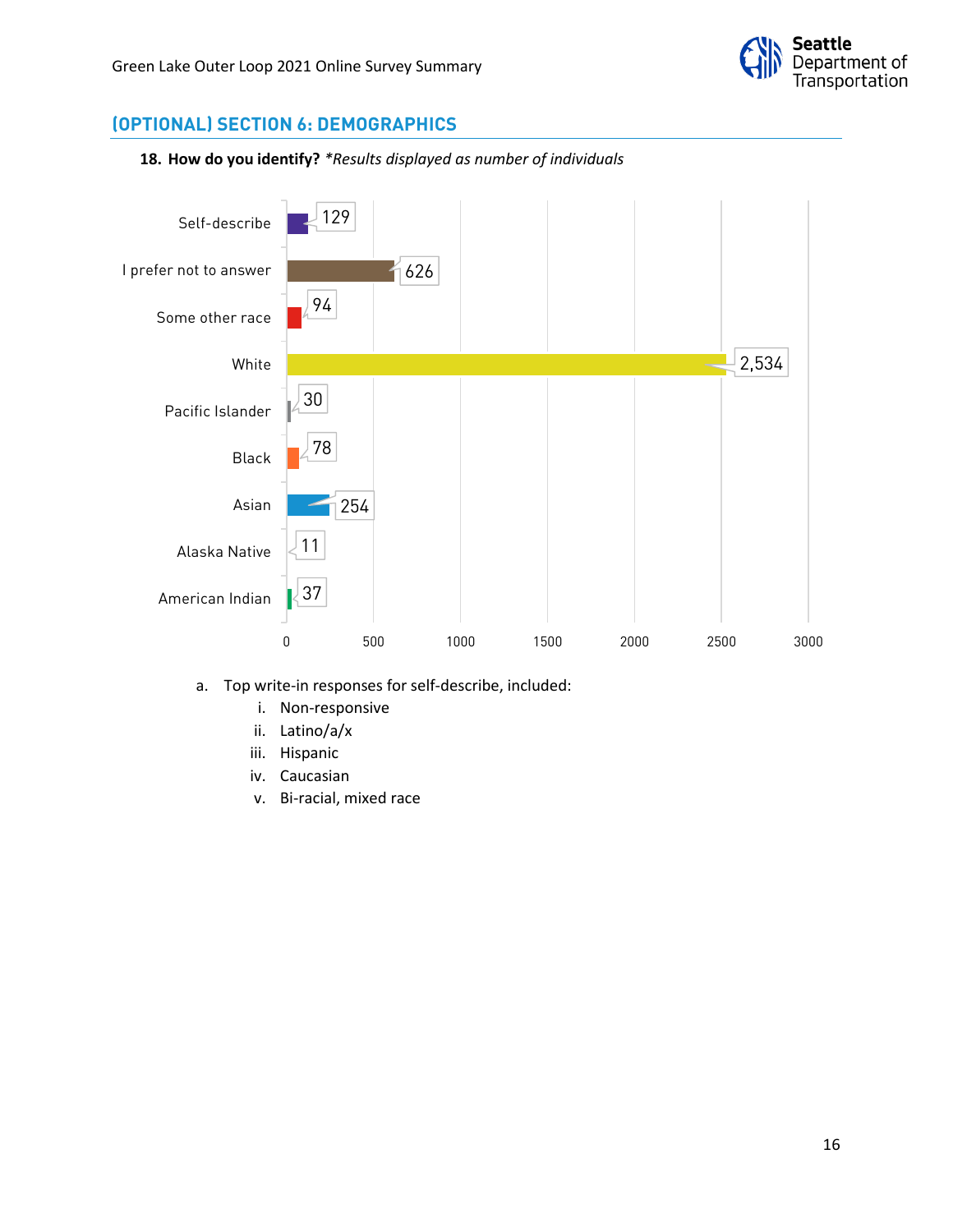

#### **19. What is the primary language spoken in your home? (Select one)**



#### a. Languages reported at less than 1%:

- i. Amharic
- ii. Cantonese
- iii. Mandarin
- iv. Oromo
- v. Somali
- vi. Spanish
- vii. Vietnamese
- b. Top write-in responses for my primary language is not listed, I speak, included:
	- i. Non-responsive
	- ii. French
	- iii. Tamil
	- iv. Farsi
	- v. Japanese
	- vi. American Sign Language (ASL)
	- vii. German
	- viii. Romanian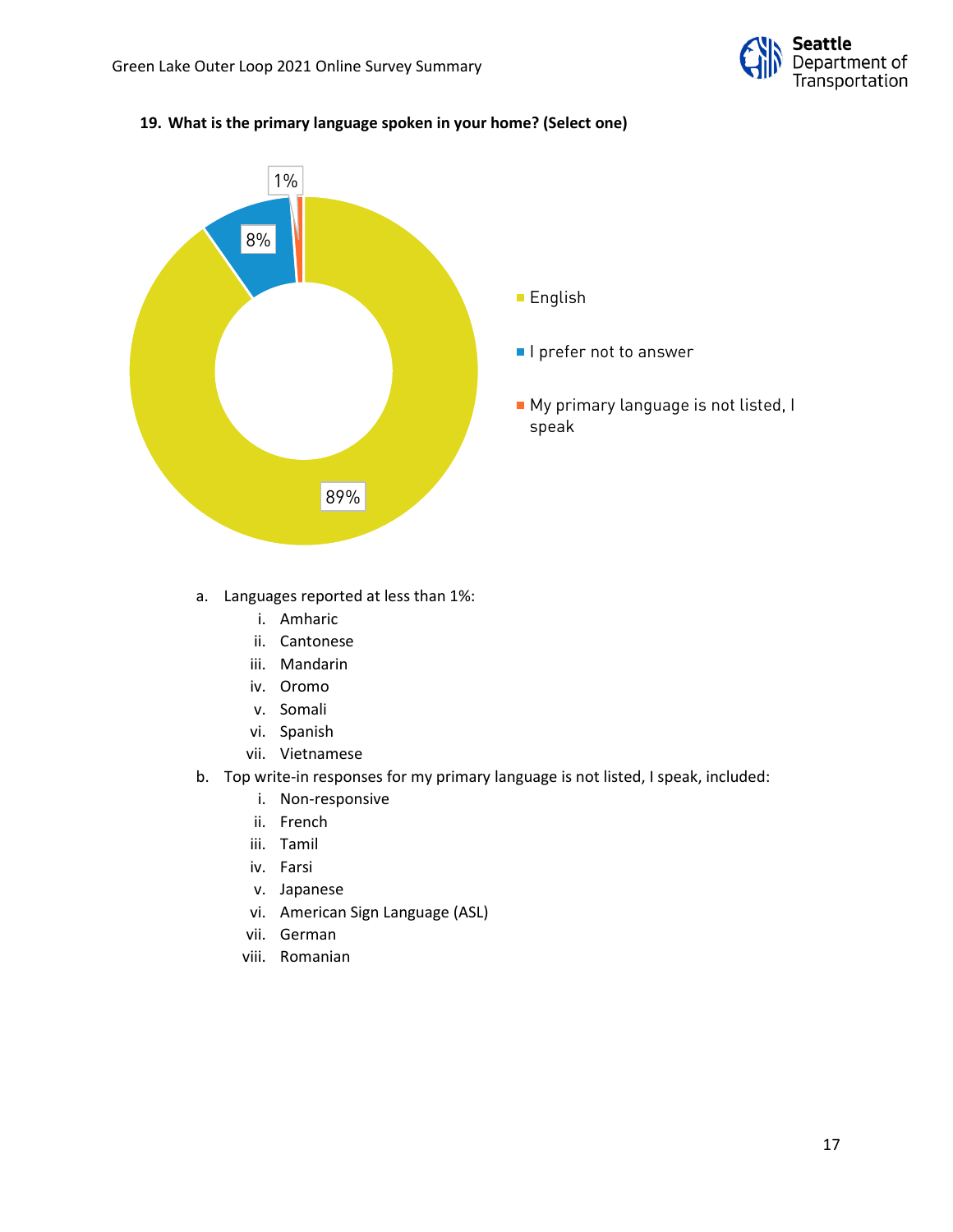

# a. Top write-in responses for self-identify, included: i. Non-responsive ii. Female iii. Agender iv. Cis **21. What is your age?** 41% 43% 3% 13% 1% Woman Man Nonbinary, genderfluid, or genderqueer **I** l prefer not to answer ■ Self-identify 0% 10% 22% 20% 11% ■ 17 or younger **18 - 29** 30 - 39 40 - 49

### **20. What gender do you identify as?**



#### 18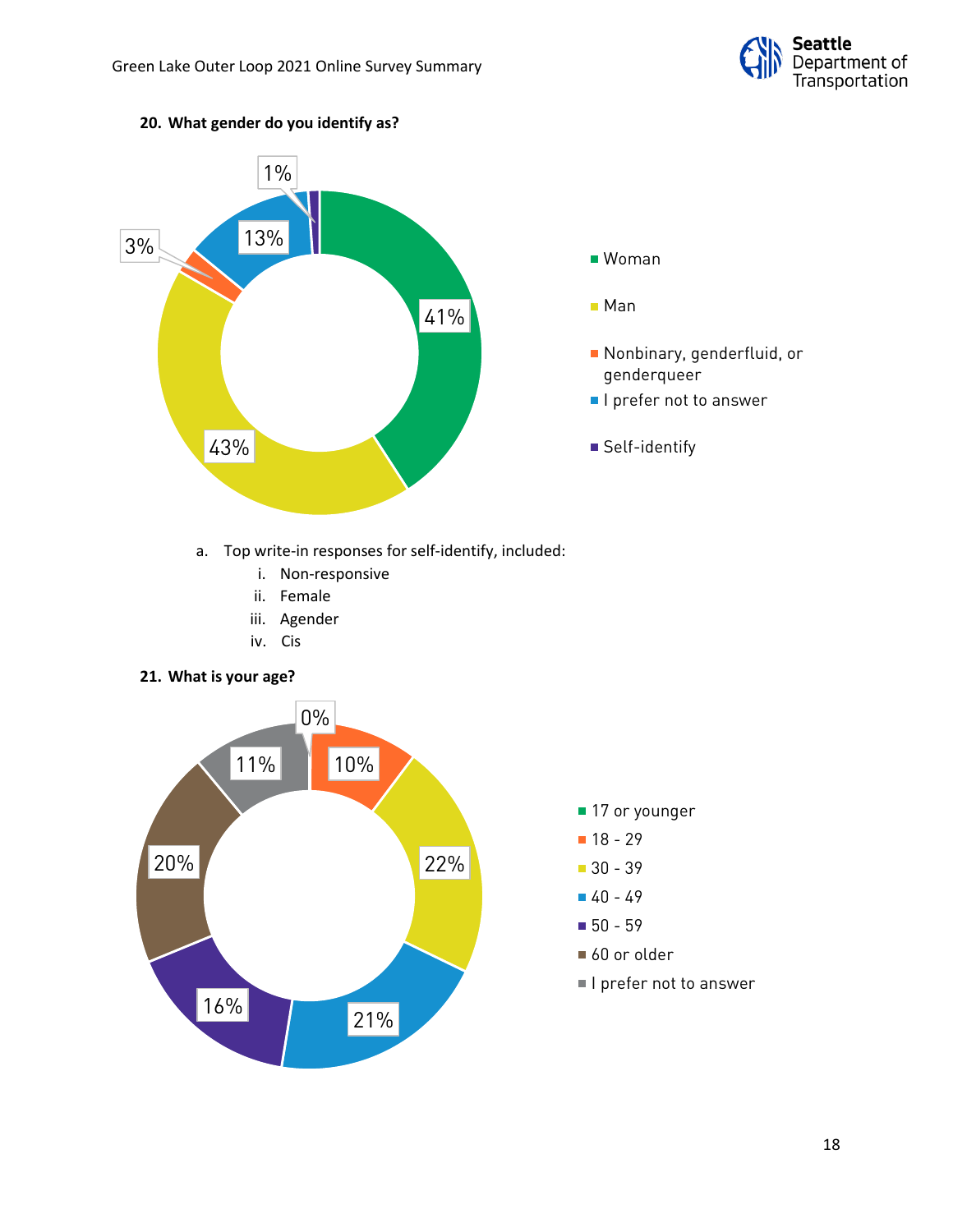



#### **22. What is your current housing status?**



- Own a home
- I do not rent or own a home
- **I** prefer not to answer
- Other

- a. Top five write-in responses for other, included:
	- i. Other comments
	- ii. Live with family
	- iii. Homeless
	- iv. Own a home
	- v. Own a triplex or condominium

#### **23. What is your annual household income? (Select one)**



- \$0 to \$50,000
- **\$50,000 to \$100,000**
- **\$100,000 to \$150,000**
- **\$150,000 to \$200,000**
- \$200,000 or more
- I prefer not to answer